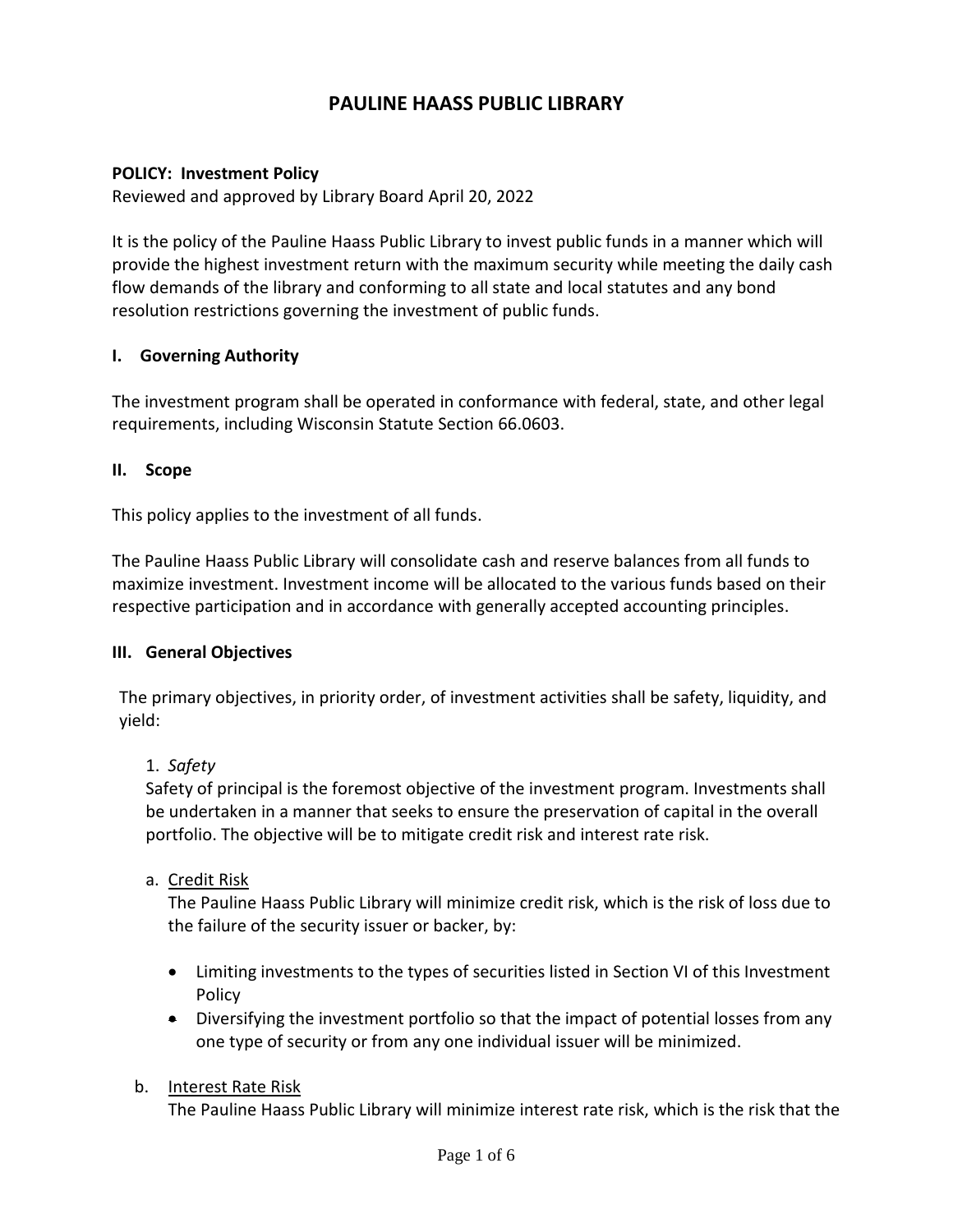market value of securities in the portfolio will fall due to changes in market interest rates, by:

- Structuring the investment portfolio so that securities mature to meet cash requirements for ongoing operations, thereby avoiding the need to sell securities on the open market prior to maturity
- Investing operating funds primarily in shorter-term securities, money market mutual funds, or similar investment pools.

# 2. *Liquidity*

The investment portfolio shall remain sufficiently liquid to meet all operating requirements that may be reasonably anticipated. This is accomplished by structuring the portfolio so that securities mature concurrent with cash needs to meet anticipated demands. Furthermore, since all possible cash demands cannot be anticipated, the portfolio should consist largely of securities with active secondary or resale markets. Alternatively, a portion of the portfolio may be placed in money market mutual funds or local government investment pools which offer same-day liquidity for short-term funds.

# 3. *Yield*

The investment portfolio shall be designed with the objective of attaining a market rate of return throughout budgetary and economic cycles, taking into account the investment risk constraints and liquidity needs. Return on investment is of secondary importance compared to the safety and liquidity objectives described above. The core of investments is limited to relatively low risk securities in anticipation of earning a fair return relative to the risk being assumed. Securities shall generally be held until maturity with the following exceptions:

- A security with declining credit may be sold early to minimize loss of principal.
- A security swap would improve the quality, yield, or target duration in the portfolio.
- Liquidity needs of the portfolio require that the security be sold.

# **IV. Standards of Care**

# 1. *Prudence*

The standard of prudence to be used by investment officials shall be the "prudent person" standard and shall be applied in the context of managing an overall portfolio. Investment officers acting in accordance with written procedures and this investment policy and exercising due diligence shall be relieved of personal responsibility for an individual security's credit risk or market price changes, provided deviations from expectations are reported in a timely fashion and the liquidity and the sale of securities are carried out in accordance with the terms of this policy.

The "prudent person" standard states that, "Investments shall be made with judgment and care, under circumstances then prevailing, which persons of prudence, discretion and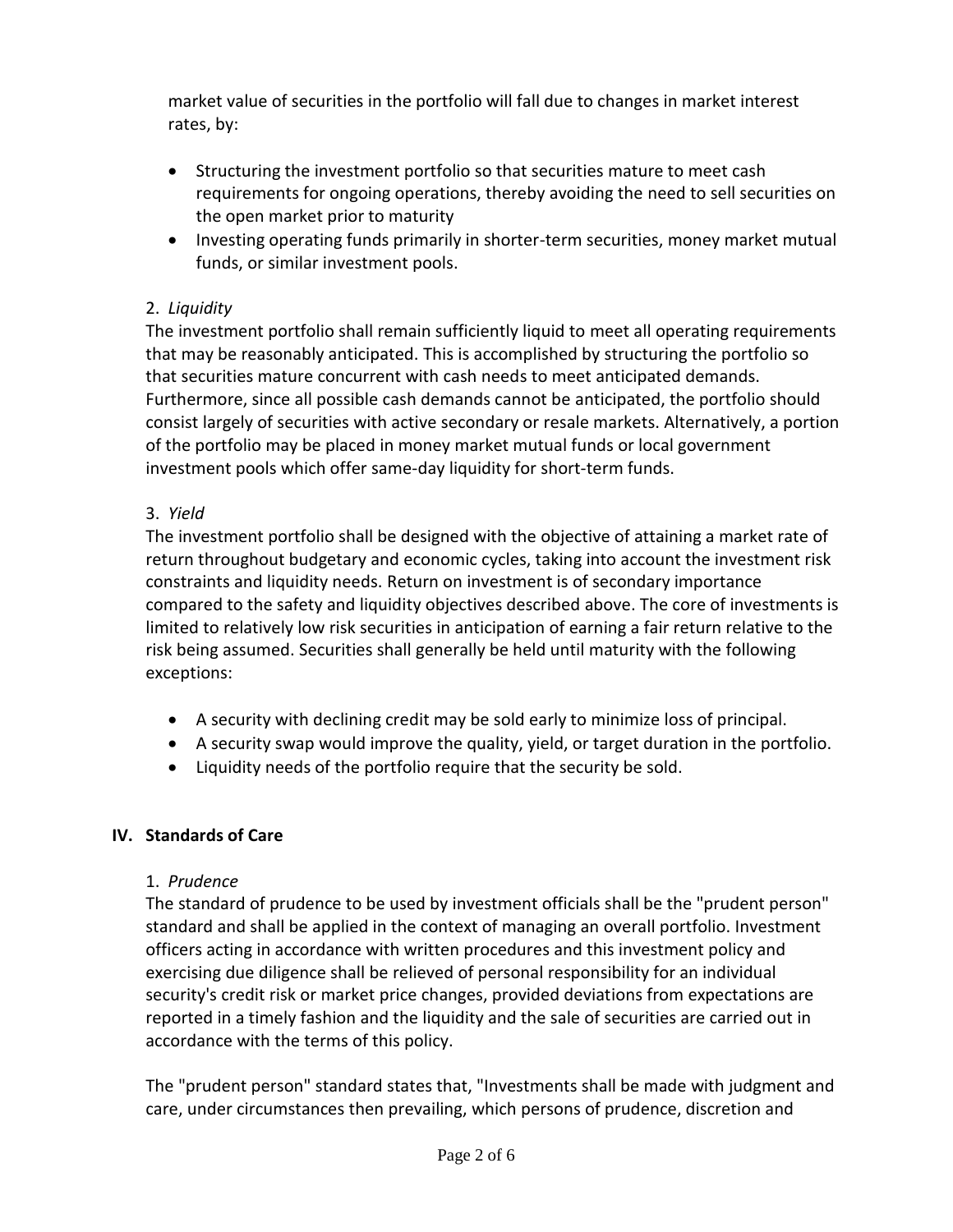intelligence exercise in the management of their own affairs, not for speculation, but for investment, considering the probable safety of their capital as well as the probable income to be derived."

# 2. *Ethics and Conflicts of Interest*

Officers and employees involved in the investment process shall refrain from personal business activity that could conflict with the proper execution and management of the investment program, or that could impair their ability to make impartial decisions. Employees and investment officials shall disclose any material interests in financial institutions with which they conduct business. They shall further disclose any personal financial/investment positions that could be related to the performance of the investment portfolio. Employees and officers shall refrain from undertaking personal investment transactions with the same individual with whom business is conducted on behalf of the Pauline Haass Public Library.

### 3. *Delegation of Authority*

Subject to the provisions of this policy, the Village of Sussex Treasurer (acting as the fiscal agent for the Pauline Haass Public Library) shall have control of any discretion in the investment of all Library funds that are not immediately needed and are available for investment. All decisions shall be made with the input of the director of the Pauline Haass Public Library.

### **V. Authorized Financial Institutions and Depositories**

Authorization of financial institutions and depositories will be done by resolution. The resolution is attached as Appendix A shall be considered the current resolution.

### **VI. Suitable and Authorized Investments**

The investment of library funds shall be in accordance with the state statute as follows:

- Time deposits in any FDIC-insured Wisconsin bank, savings bank, or savings and loan association maturing in three years or less. All deposits in excess of \$650,000 must be collateralized to the 110% level with a perfected security interest. The \$650,000 limit represents \$250,000 of FDIC insurance coverage plus \$400,000 coverage from the State Deposit Guarantee Fund.
- The State of Wisconsin Local Government Investment Pool.

### **VII. Policy Considerations**

### 1. *Exemption*

Any investment currently held that does not meet the guidelines of this policy shall be temporarily exempted from the requirements of this policy. Investments must come in conformance with the policy within six months of the policy's adoption or the governing body must be presented with a plan through which investments will come into conformance.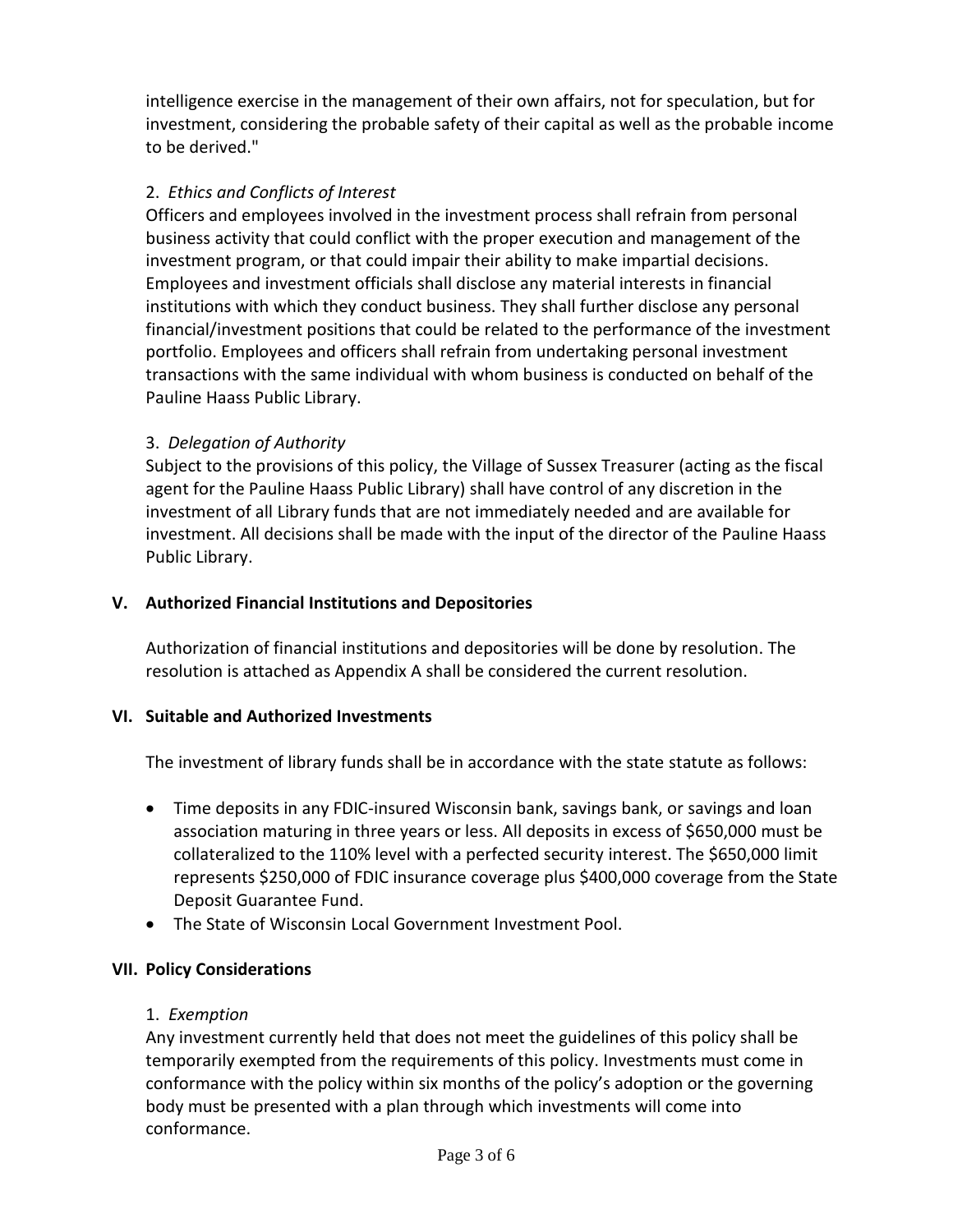### *2. Amendments*

This policy shall be reviewed on an annual basis. Any changes must be approved by the investment officer and any other appropriate authority, as well as the individuals charged with maintaining internal controls.

#### **VIII. Approval of Investment Policy**

The investment policy shall be formally approved and adopted by the governing body of the Pauline Haass Public Library and reviewed annually.

Adopted by the Library Board: February 18, 2009 Reviewed and renewed: February 17, 2010; February 16, 2011 Revised, with addition of Appendix A: February 15, 2012 Reviewed and revised by Library Board: May 15, 2013 Reviewed and revised by Library Board: November 20, 2013 Reviewed and revised by Library Board: April 22, 2015 Reviewed and revised by Library Board: April 20, 2016 Reviewed and approved by Library Board: April 19, 2017 Reviewed and approved by Library Board: April 18, 2018 Reviewed and approved by Library Board: March 20, 2019 Reviewed and approved by Library Board: September 16, 2020 Reviewed and approved by Library Board: April 21, 2021 Reviewed and approved by Library Board: April 20, 2022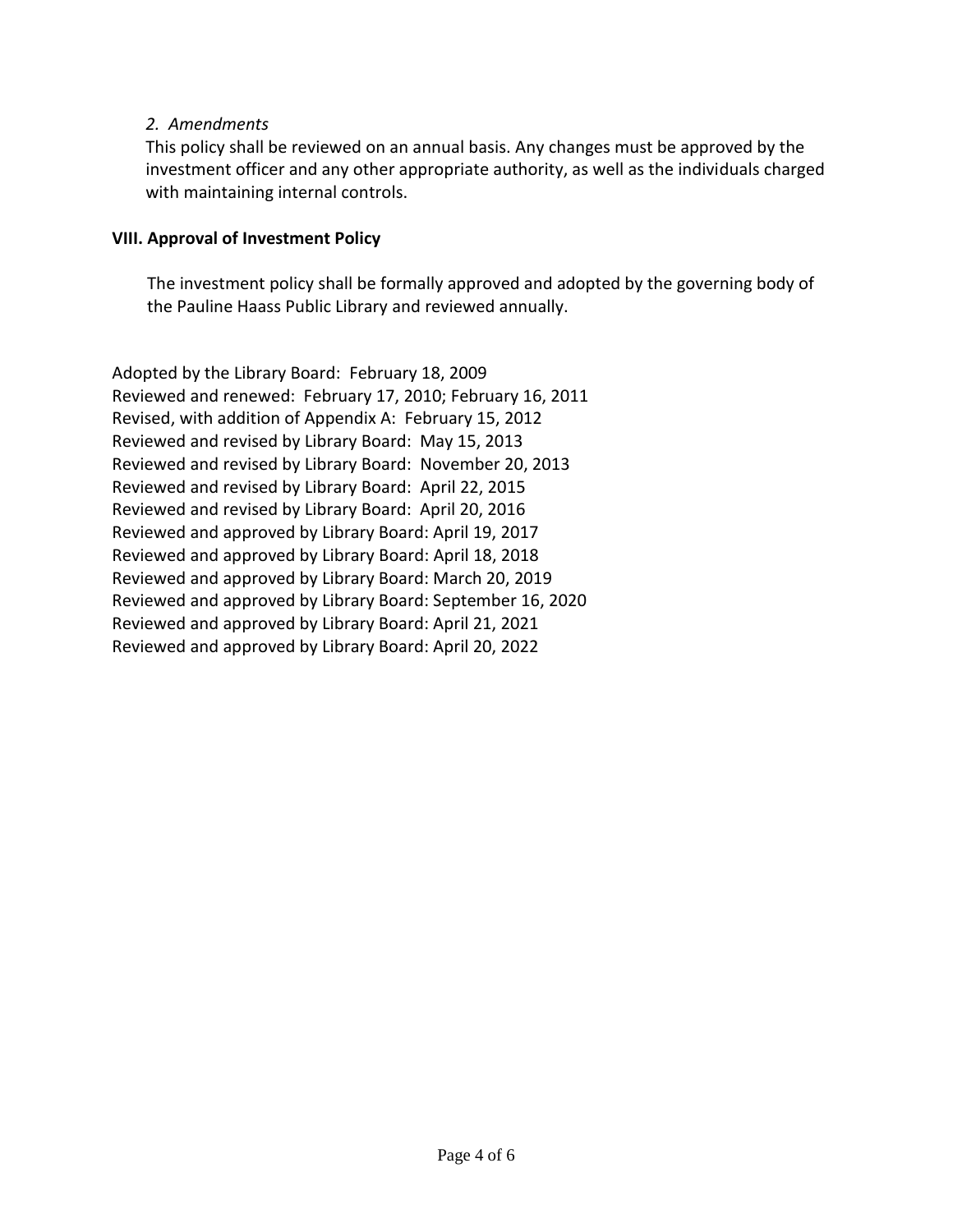# **Pauline Haass Public Library**

# **Resolution designating public depositories and approving other financial institutions for investment**

- WHEREAS: The Pauline Haass Public Library Board of Trustees has approved an Investment Policy; and
- WHEREAS: Said policy requires that the Pauline Haass Public Library Board of Trustees designate one or more public depositories organized and doing business under the laws of this State or Federal Law and located in this State, in which the Village of Sussex, as fiscal agent for the library, shall deposit all public monies related to the library and received by the Village; and
- WHEREAS: The aforesaid policy further requires that the Pauline Haass Public Library Board of Trustees designate and approve financial institutions for the investment of public monies.

NOW, THEREFORE, BE IT RESOLVED by the Pauline Haass Public Library Board of Trustees:

1. That the following depositories are hereby designated as public depositories in which public money shall be deposited without any restriction as to the amount of deposit or collateralization:

Local Government Investment Pool (LGIP)

2. That the following banks, savings and loans, and credit unions and their successors be and are hereby designated as public depositories in which all public money shall be deposited in either time deposits, demand deposits or savings deposits, subject to the restrictions in the investment policy regarding maximum deposits and collateralization:

> Associated Bank BMO Harris Bank Chase Bank U. S. Bank

3. That the following banks, savings and loan associations, and credit unions and their successors be and are hereby designated as public depositories in which all public money shall be deposited in either time deposits, demand deposits or savings deposits and that not more than the FDICinsured limit be invested at each institution, unless the investment is collateralized with a perfected security interest in Federal government bonds or securities which are a direct obligation of or guaranteed as to principal and interest by the Federal government, and/or bonds or securities